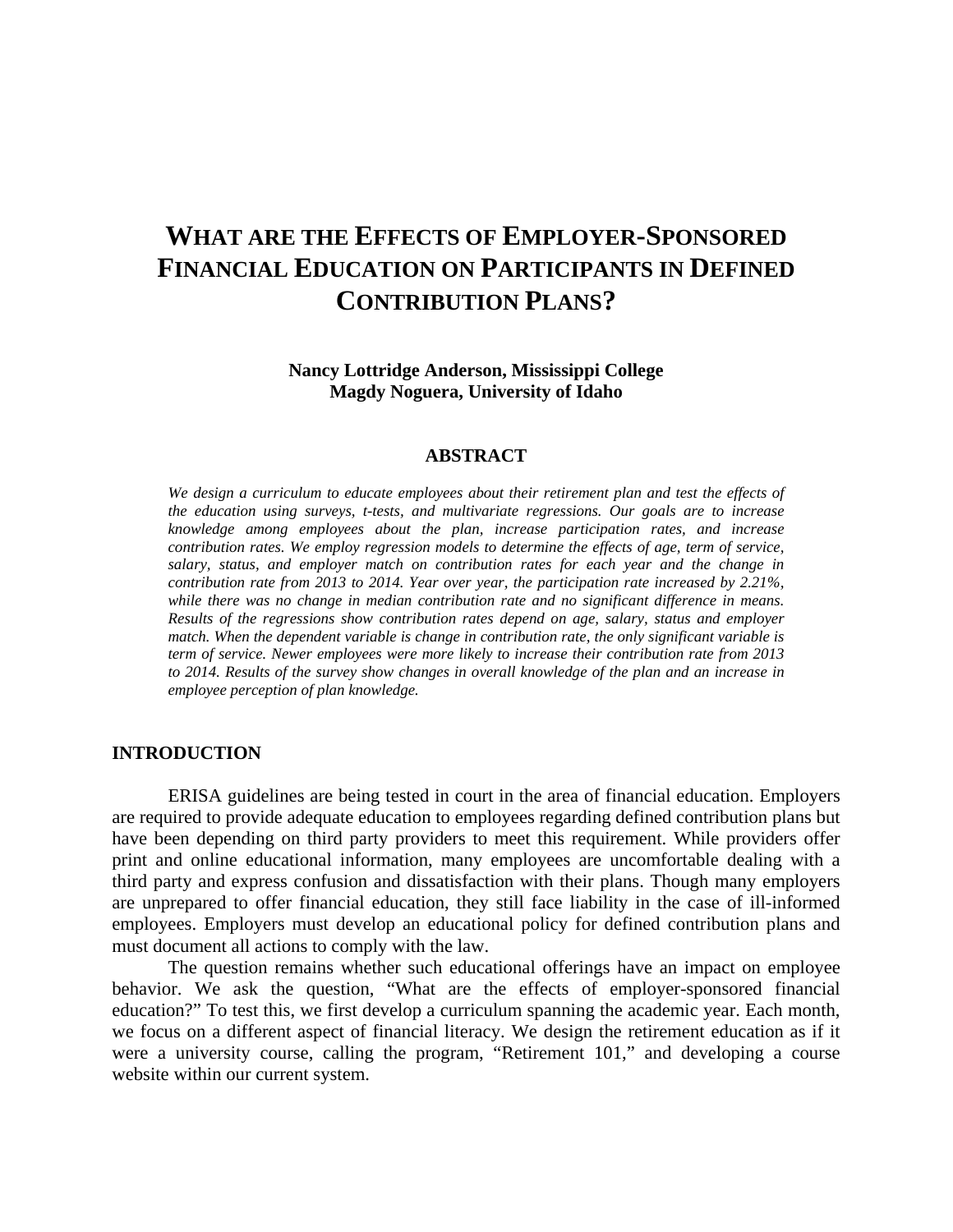We use a variety of methods to communicate to employees and educate them about finance, in general, and our retirement plan, in particular. Emails, mailbox flyers, and flyers placed around campus highlight the concept of the month. Face-to-face seminars cover topics on financial planning and investment selection. YouTube videos and recorded lectures are available for employees who prefer to access information on their computers. A rotation of PowerPoint slides are shown on monitors on campus. We also set up a Facebook page.

We have three goals: 1) increase knowledge about the plan, 2) increase participation rate, and 3) increase contribution rate. We measure the success of the program through two voluntary surveys, and we collect data for the beginning and end of the year on participation and contribution rates. In addition, we construct regression models to test the effects of age, income, term of service, status, and employer match on contribution rates. We also use a regression model to test the effects of the same variables on change in contribution rates across the two years.

We find an increase in participation of 2.21%, but median contribution rates for the two years remain at 6.00%. In addition, there is no significant difference of means in contribution rates across the two years. Multivariate regression for both years reveal that contribution rates depend on age, salary, status and employer match. When the dependent variable is the change in contribution rate across the two years, the only significant variable is term of service. Newer employees were more likely to change their contribution rate during the period when the educational program was ongoing.

General knowledge of the plan increases in two out of four areas. Self-rating in the two surveys show employees' perception of their knowledge increases. Median perception (based on a 1 to 10 rating) is 4 in 2013 and 6 in 2014. Through comments on the survey, employees express their appreciation for the educational program.

#### **LITERATURE REVIEW**

The Employee Retirement Income Security Act (ERISA) passed in 1974 as a protection for workers in defined benefit plans. At that time, 92% of employers surveyed provided this type of retirement plan, but the burden of funding and administration created by the new law resulted in a decline in defined benefit plans. This coincided with the creation and rise of the 401(k) or defined contribution plan.

Employers began to "freeze" old defined benefit plans and transition to defined contribution plans. Per a survey of employers, 42% provide both a defined benefit plan and a defined contribution plan, while 56% only provide a defined contribution plan. While many of the new plans offer a match, employees must depend on salary deferrals to provide the necessary income in retirement. (Cotter, 2009)

By 2006, only 20% of employees had a defined benefit plan, while 12% had both a pension plan and a defined contribution plan. Defined contribution plans have become the plan of choice for many employers, and employees bear the risk for retirement savings. In defined contribution plans, participation is voluntary. In 2006, 20% of eligible workers chose not to participate in their company's defined contribution plan. (Purcell and Whitman, 2007)

Currently, participant-weighted participation rates in 2013 for defined contribution plans is 67%, while the average voluntary contribution rate is 7.0%. The median contribution rate is 6.0% for the same period and has remained at this rate for the past five years. Average account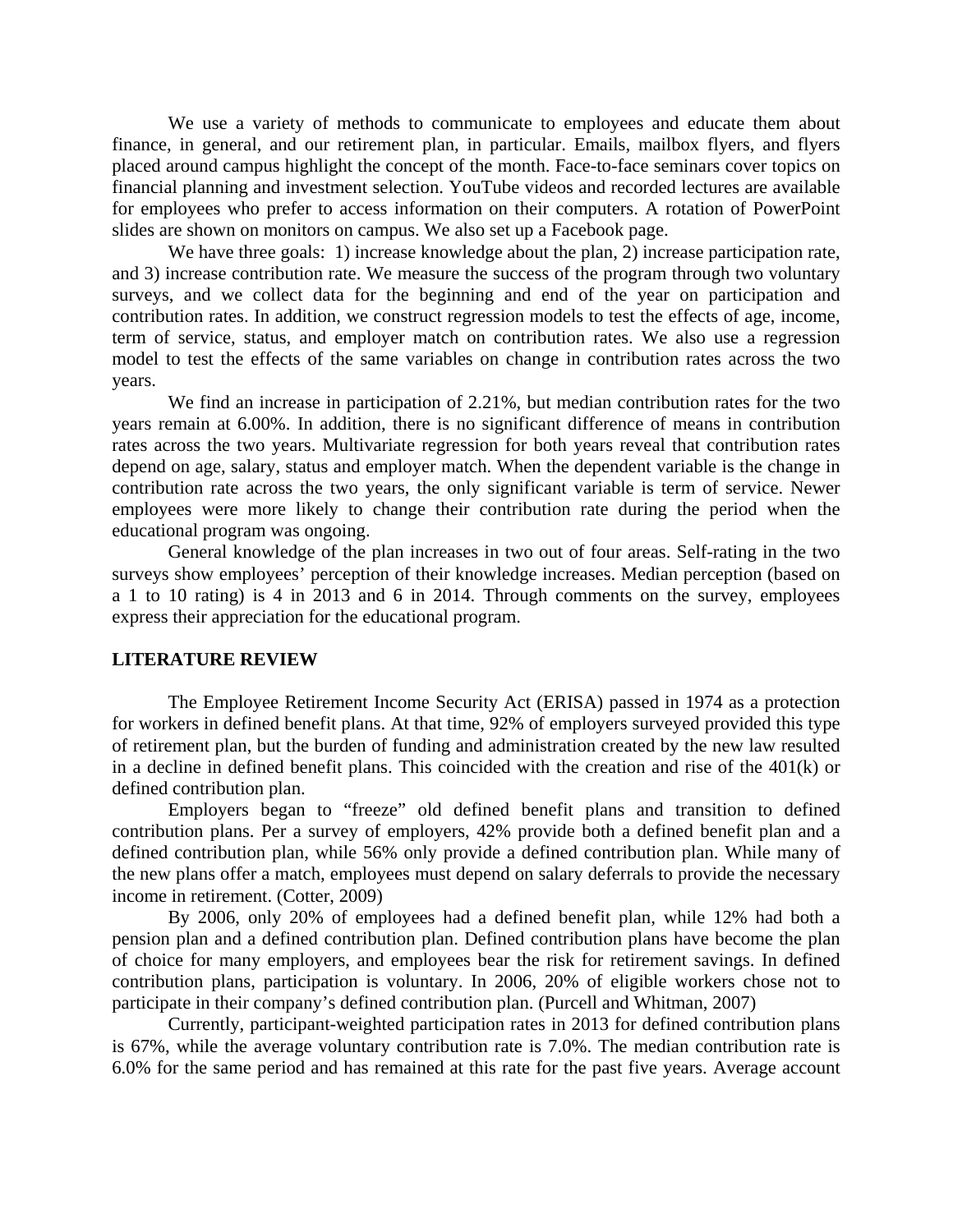balance for all ages is \$101,650, while the average balance for employees 55 to 64 years old is \$180,771. Only 10.5% of employees have balances greater than \$250, 000. (Vanguard, 2014)

Pfau (2012) calculates retirement returns and withdrawals to estimate an appropriate savings rate for employee. He says that saving 16.6% each year for 30 years will be sufficient to replace pre-retirement income. Based on current data, savings rates among Americans are inadequate.

With the change in retirement plans and the burden now being placed on employees to save and invest on their own, education becomes the key to changing behavior among this group. Hogarth, et.al. (2003) find low scores for financial literacy among the general population, with younger groups and minority groups scoring even less. They find a connection between financial education and behavioral changes. When it comes to changing employee behavior towards their retirement plan, education alone may not be enough, though.

Olsen and Whitman (2007) say that plan design and in-house financial education must be combined to achieve the best savings rates among employees. Critical elements of the design include plan menu, employer match, enrollment options, and withdrawal options. Workman (2012) also points to this combination of plan design and employee education to achieve goals but says the focus should not be on participation rates but on appropriate funding of retirement.

According to Dulebohn and Murray (2007), employer-sponsored education may result in greater employee satisfaction with defined contribution plans. The National Bureau of Economic Research (2013) studies employees who attend employer-sponsored educational programs and find improvements in general financial literacy and in retirement planning. Beck (2010) studies employees under the same conditions and finds an increase in confidence and even improvements in overall job performance.

Finally, Lawton (2013) proposes developing an educational policy that outlines sessions and expectations. The goal should be to encourage attendance and participation among employees and says such a policy may avert future lawsuits from participants.

# **CURRENT PLAN**

Mississippi College is a private four-year university with more than 5000 students. In 2013, we had 535 full-time employees, and in 2014, we had 555 full-time employees. In both years, less than 40% are faculty members. The median salary for staff for both years is around \$35,000, while the median salary for faculty is around \$55,000.

Before 2002, the college provided a defined benefit plan for employees. At the end of the calendar year, a freeze was placed on this plan, and new contributions began to flow to a new defined contribution plan. All new employees have only the defined contribution plan. Employees with longer terms of service have the frozen defined benefit plan and the new, active defined contribution plan. There are 197 active employees with funds in both plans.

 As part of the agreement to transition to the new type of plan, Mississippi College began contributing 7% to the defined contribution plan for every full-time employee. This is based on salary and is not a deferred amount or a matching amount. Employees who do not participate in voluntary deferred contributions still have 7% each year going into a retirement plan. The employer has a five year vesting schedule for this contribution.

 Employees who have been with the college for more than five years have the opportunity for a matching contribution of 1%. This is in addition to the 7%. After ten years, the match increases to 2%, and after fifteen years, it increases to 3%. An employee working for the college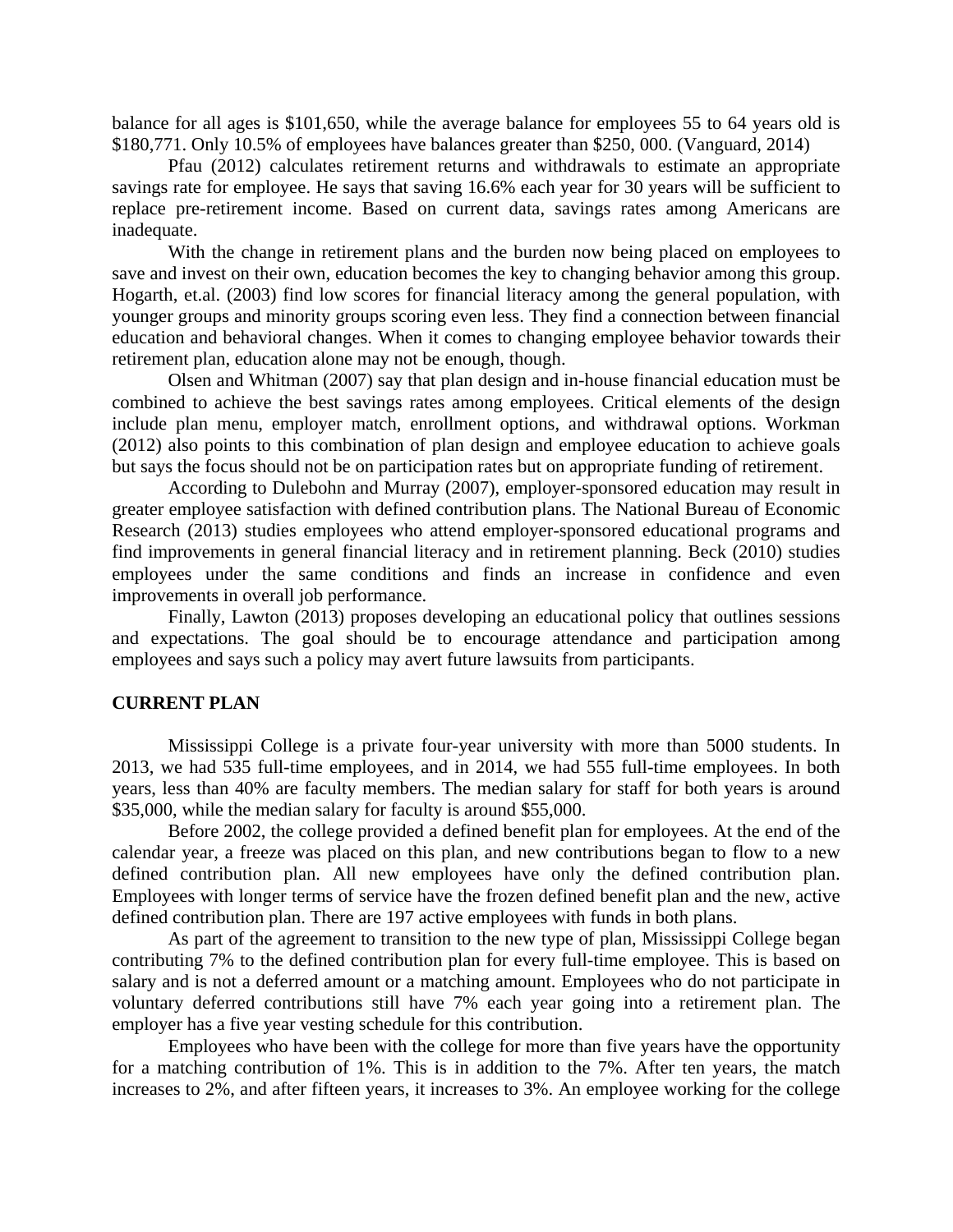longer than fifteen years may contribute 3% and receive a total of 10% in employer contributions. The average term of service for 2013 was 9.77 years, while the average term of service for 2014 was 10.85 years.

 Because of the 7% employer contributions, participation in the voluntary plan is low. Prior to the education offerings, only 125 employees opted for salary deferral into the voluntary plan. This represents a participation rate of 23.36%.

 Two companies are approved to receive contributions to the retirement plan: 1) TIAA-CREF and 2) Guidestone. All employer contributions are deposited into TIAA-CREF accounts. Employees must choose between the two companies for their voluntary contributions. Each company offers a comprehensive plan menu. Each offers online educational content, and each schedules site visits to handle employee questions.

### **CURRICULUM**

Faced with the growing requirements for employee education on retirement planning, the retirement committee for the college appointed a subcommittee to develop an in-house educational program. The subcommittee was composed of one faculty member and three staff members and was tasked with the development, implementation, and documentation of the curriculum.

As an educational institution, we decide to apply the resources and methods used in our regular classes. We design a curriculum to meet our objectives and plan for the content to be disseminated over the academic year. Each month, we focus on a different concept or question. We have objectives for each topic, and each is addressed using a variety of media.

From our survey, we find a lack of knowledge about the current retirement plan among this group. Per employee comments, this lack of knowledge extends to general financial principles. As such, we decide to expand our offerings to include topics on personal finance and Social Security. The regional Social Security representative came on campus and conducted seminars as part of the process.

Below is the basic course outline:

| August    | Administer beginning survey.           |
|-----------|----------------------------------------|
| September | What does my employer do for me?       |
| October   | What can I do for myself?              |
| November  | How do I find the money to contribute? |
| December  | How do I sign up?                      |
| January   | Which funds do I choose?               |
| February  | How much money will I need?            |
| March     | Will Social Security be there for me?  |
| April     | What happens when I retire?            |
| May       | Do I know the answers now?             |

The first face-to-face set of meetings was for employees who are participants in the old defined benefit plan. Because of the lack of communication about the health of the plan, employees were frustrated and, in some cases, quite angry. The purpose of this meeting was to address concerns and alleviate fears. This "clearing of the air" was necessary before we could proceed with further retirement education. The meetings were well-received.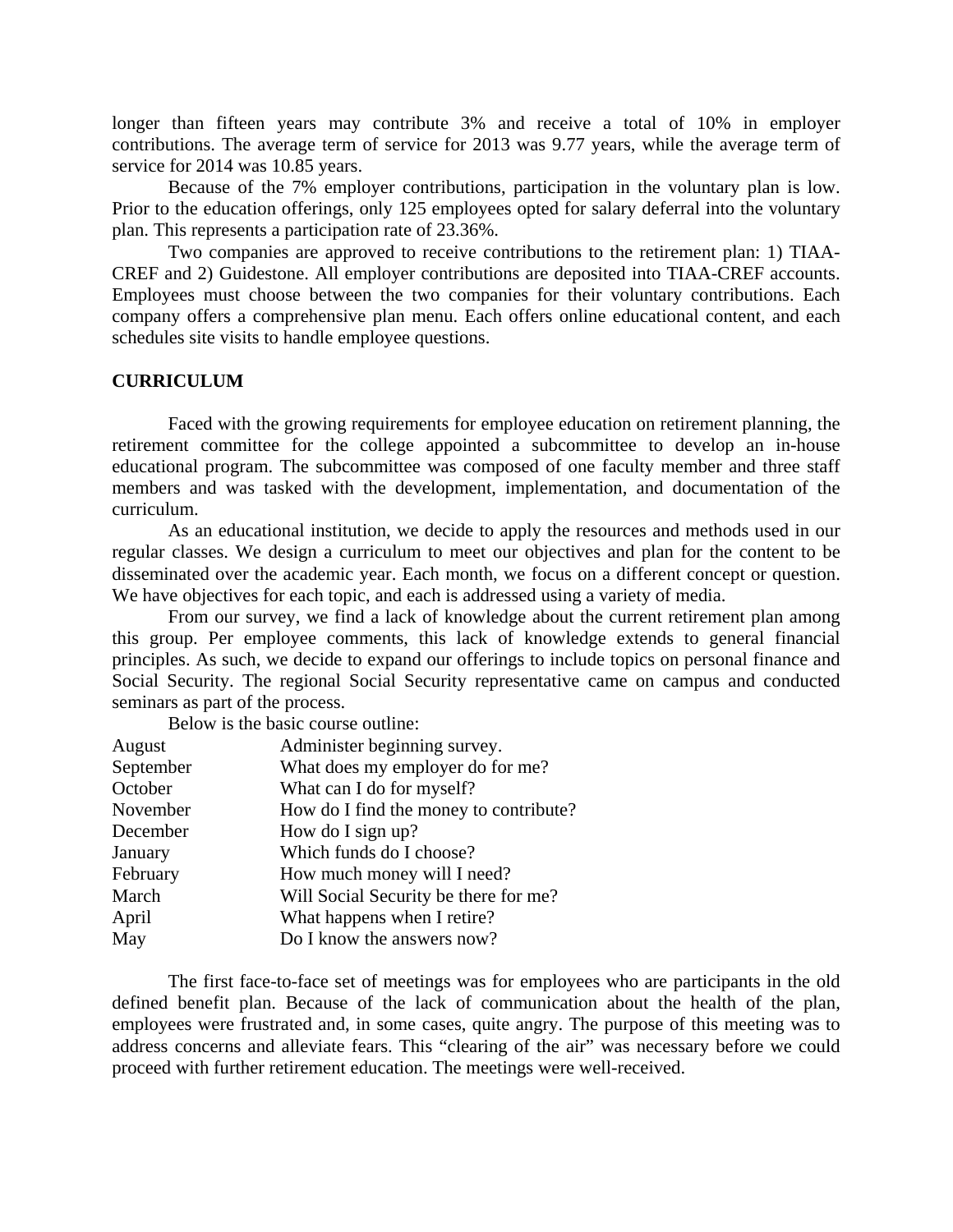We use a variety of methods to deliver course content. Retirement 101 was set up as an open course through our Moodle system. A Facebook page was set up for the course, as well. Communications about retirement information and educational opportunities appeared on these sites. In addition, we sent out campus-wide emails and individual postal fliers.

We offer five face-to-face educational sessions. These were optional for employees. Appendix B details the sessions and attendance. YouTube videos were recorded on various topics as a way to deliver online content. Views for each are also in Appendix B.

 Screens around campus were used to emphasize the "topic" of the month. The goal of each presentation was to focus on one topic in a fun and personal way. Fliers were also posted around campus.

# **DATA AND METHODOLOGY**

Before Retirement 101 began, we administered an optional survey. At the time, nearly 40% of employees completed this exercise. Four general areas of knowledge of the plan were tested: 1) amount of employer non-deferred contribution, 2) amount of employer match, 3) vesting, and 4) guarantee of income. In addition, respondents were asked to rate themselves on a scale of one to ten as to their knowledge of the plan.

To gauge employee involvement, three additional questions are asked. Employees are asked to give a range for the number of times they visit the website of the plan administrator. They are also asked to pinpoint the last time they checked beneficiaries on their plan. Finally, they are asked to supply their deferral percentage. This information was used to enhance education. Finally, employees indicate whether they are staff or faculty, and they list their ages. They also supply their term of service and estimate a retirement date.

At the end of Retirement 101, the same survey was administered again. Participation was much lower, with about 10% responding. A total of 13 questions were on the survey. The thirteenth question was open-ended and allowed for comments. The survey was administered electronically, and campus-wide emails prompted employees to participate. Appendix A contains the questions on the survey. Table 5 contains the results of the two surveys.

Human Resources keeps data on participation and contribution rates. While we have monthly data, we decide to use two snapshots: 1) before the start of the educational program, and 2) after the completion of the educational program. Table 1 lists mean and median contribution rates by year and by quartile. Table 1 also contains information on participation rates for 2013 and 2014. Statistics are calculated on the entire population of employees for each year.

We conduct a means difference test on contribution rate for 2013 and 2014. Between those two years, new employees were added while others left. The means testing was done only on the common set of 511 employees. Table 2 reports the results of the test, using the Satterthwaite method.

Finally, we develop two regression models using data provided by Human Resources. Independent variables include age, term of service, staff, voluntary match, and salary. We use a binary variable for staff versus faculty. For the first regression, the dependent variable is contribution rate. This model is tested for each year. For the second regression, the dependent variable is the change in contribution rate across the two years. Below are the two models:

*ContRate*  $_{2013 or 2014} = \alpha + \beta_1 Age + \beta_2 TermofServ + \beta_3 Staff + \beta_4 VolumeAtch + \beta_5 salary + \varepsilon$  (1)  $\Delta$ *ContRate* =  $\alpha + \beta_1 A g e + \beta_2 Termof$ *Serv* +  $\beta_3$ *Staff* +  $\beta_4$ *VolMatch* +  $\beta_5$ *Salary* +  $\varepsilon$  (2)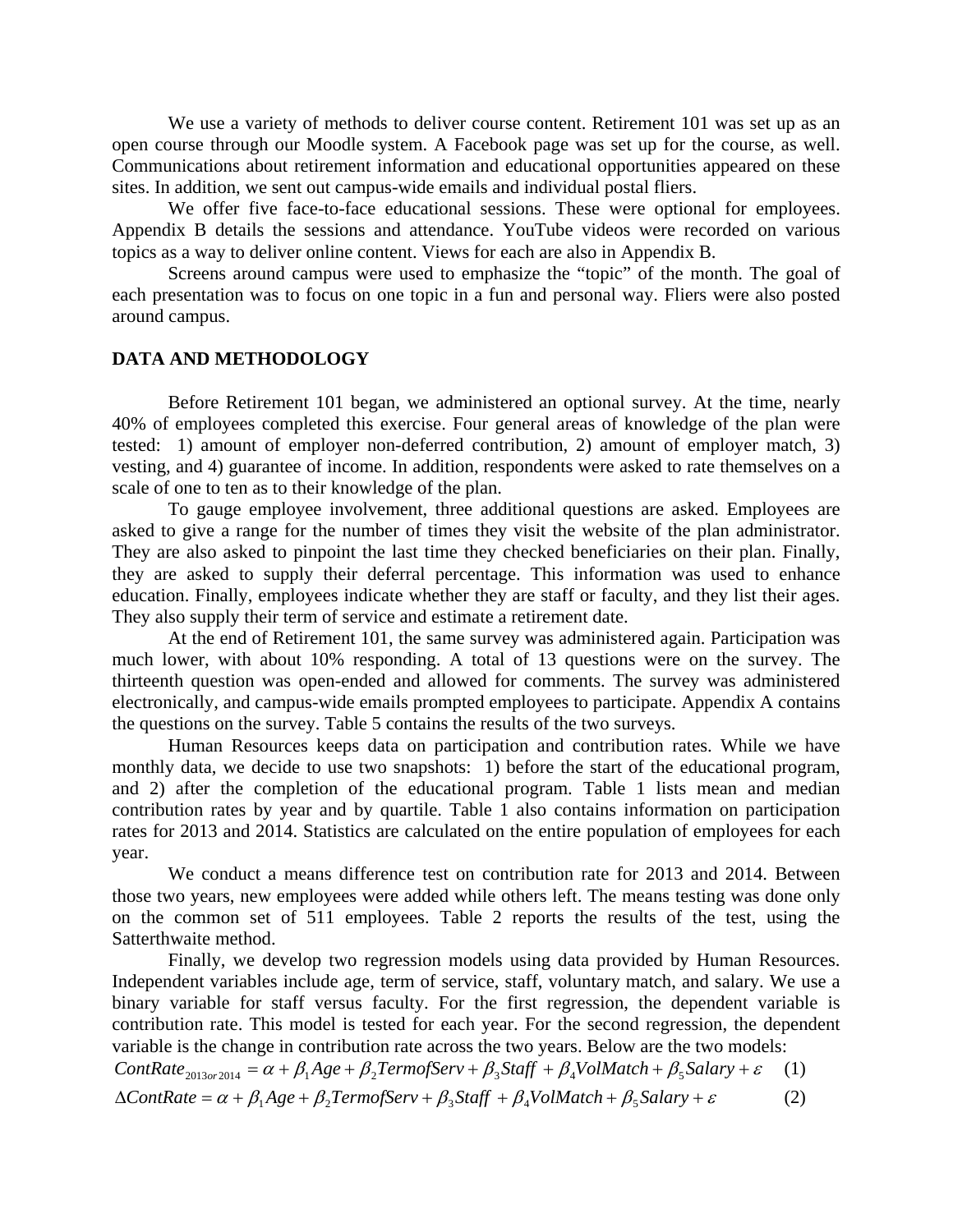| Where                  |                                                         |
|------------------------|---------------------------------------------------------|
| ContRate               | $= 2013$ contribution rate or 2014 contribution rate    |
| $\Delta ContRate$      | $=$ change in contribution rate from 2013 to 2014       |
| Age                    | $=$ age of employee at the end of the year              |
| <i>TermofServ</i>      | $=$ time of employment at the end of the year           |
| Staff                  | $=$ binary variable with 1 being staff, 0 being faculty |
| <b>VolMatch</b><br>and | $=$ percentage of voluntary match                       |
| Salary                 | $=$ salary of employee at the end of the year           |

All regressions are tested with the common set of 511 employees. Summary statistics for independent variables are reported in Table 3. Results for both multivariate models are reported in Table 4.

## **RESULTS**

In 2013, there are 535 employees, and 125 participate in the voluntary deferred contribution to the retirement plan. This represents a participation rate of 23.36%. Among this set, the mean contribution rate is 9.10%. In 2014, there are 555 total employees, and 143 participate in the voluntary plan. This represents an increase of 2.21%.

While there was an increase of 20 employees during this time, none of the new employees chose to participate in the deferral plan, and six contributing employees departed. The result is that 24 existing employees began contributions to the voluntary plan during the year. From 2013 to 2014, we increased the participation rate in the Mississippi College retirement plan.

In 2014, the mean contribution rate among participating employees declined to 8.56%, but the median contribution rate remained at 6.00%. This matches national median contribution rates. Statistics for all quartiles are similar for the two years. Table 2 contains the results for the means testing for contribution across the two years. Only active employees for both years are included in this test. There is no significant difference in the mean contribution rate from 2013 to 2014. Based on this data and the t-test, we did not increase the contribution rate.

Table 3 contains the summary statistics for the two multivariate models. The mix between staff and faculty remains the same for the two years. Age and salary decline slightly from 2013 to 2014, while term of service increases slightly. The mean voluntary contribution for all 511 common employees is 1.0720% and increases to 2.3205%. By this measure, contribution rates increased from 2013 to 2014. In addition, the mean change in participation rate is 0.1233, also suggesting this goal was met.

Table 4 contains the regression results for Model (1) for each year. In both years, age is positive and significant at the 1% level. Older employees contribute more to their retirement plan. The binary variable for staff is negative and significant. Staff are less likely to contribute to the retirement plan. Voluntary match is positive and significant for both years. From this, we see that the greater the employer match offered, the greater will be the contribution rate. Salary is positive and significant for both years, but the coefficient is quite small. Term of service displays significance only in 2013.

Model (2) yields different results. When the dependent variable is change in contribution rate, the only variable displaying significance is term of service. It is negative and significant at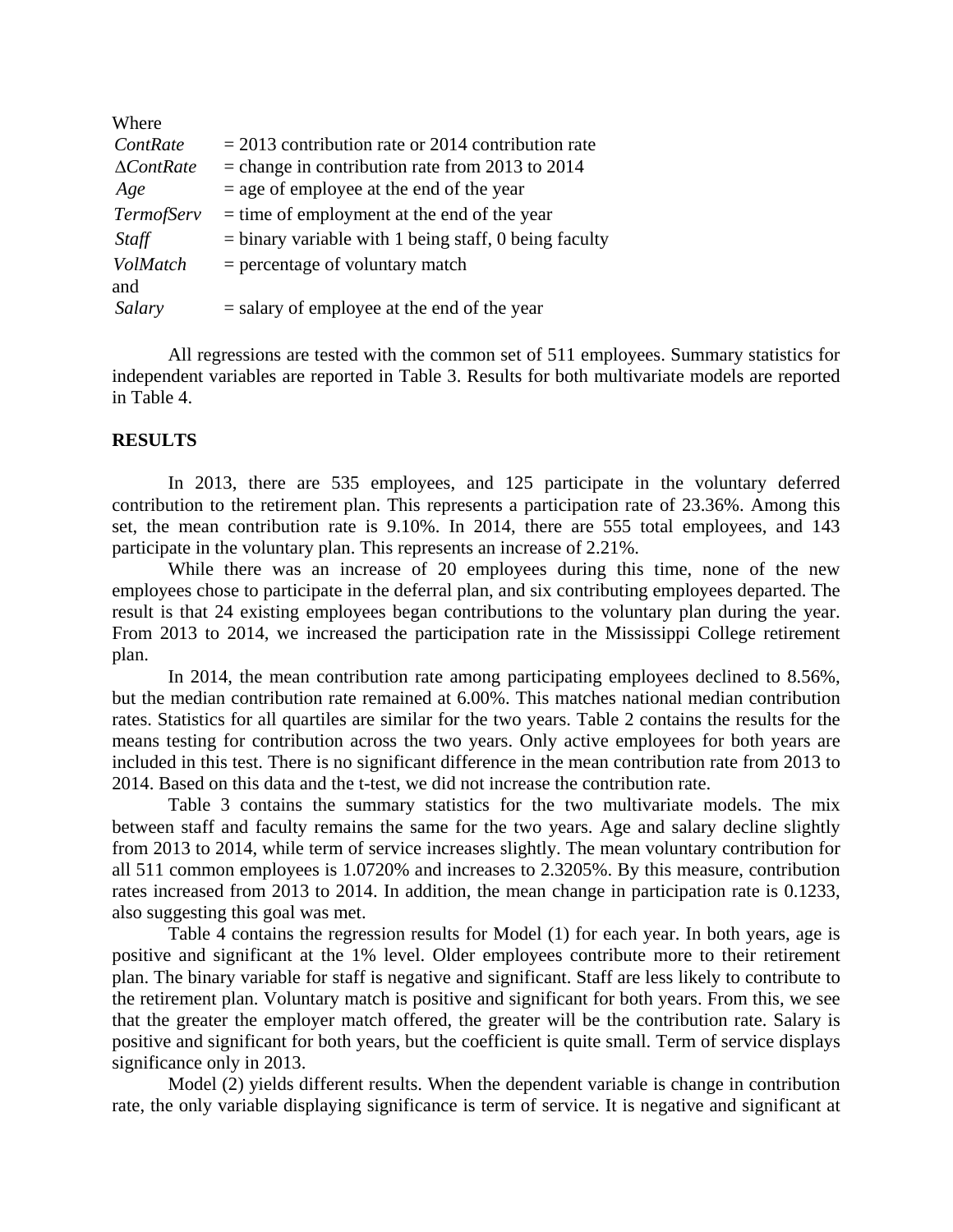the 5% level. This indicates newer employees are more likely to increase their contribution rate during the time period. Newer employees may have responded to the educational program.

Table 5 contains the survey results for both years. There is a sharp decline in number of respondents which may skew results. The first survey was administered at the beginning of the academic year, while the second was administered at the end of the year. The latter time is filled with final exams and reporting deadlines, and this may have dampened response.

In testing knowledge of the plan in four areas, percentage correct increased dramatically in two areas: 1) amount of employer non-deferred contribution and 2) vesting. There was a slight decline in two areas: 1) amount of employer match and 2) guarantee of income. While the results are mixed, this shows an increase in knowledge of the retirement plan among employees from 2013 to 2014.

The survey reveals the biggest change among employees across the two years may be perception of knowledge. Median rating in 2013 was 4 and increased to 6 in 2014. From this, employees appear more confident in their ability to direct their retirement planning.

Employees were given opportunities on each survey for open-ended comments. Before the program began, comments included, "I just realized, after answering these questions, how much I don't know...," "I wish a representative from the plan was available to discuss what are (the) best option(s) for me. Only thing I ever received was a packet that guided me to the website. I don't really know what is best for me. All I can do is just guess that I have what I need," " Other jobs I've had at least had a rep available to meet to discuss status," and "increase the match." Employees asked for more information through face-to-face meetings, newsletters, emails, etc. and asked for "More discussion about (the retirement plan)."

On the second survey, comments included, "I was not able to attend the seminars this year because of location but am looking forward to attending in the future. The very fact that information was made available online was helpful," "I have appreciated the retirement info this year very much! Thank you!!!!,(I) have learned things that (I) didn't know that (I) didn't know so even though I do not think of any ideas or suggestions, I am sure that there are still things that I need to learn!," and "You guys are doing a great job! All the communication regarding retirement information has been very helpful." Employees commented on the use of online videos and asked for more contact with plan administrators. Many asked for additional sessions and continuing education.

### **CONCLUSIONS**

 Employers have been dependent on third-party administrators to provide employee education on their retirement plans. Since ERISA requires the provision of educational opportunities, employers must find a way to supplement educational programs and document those efforts. As such, we design an in-house educational curriculum for our defined contribution plan and test the impact of the plan on participation rates, contribution rates and overall plan knowledge.

 We find that older employees and employees with higher salaries are more likely to contribute to their retirement plan. Staff are less likely to contribute. The employer match has a positive and significant impact on contribution rates. The result on this one variable offers a solution to low participation rates and low contribution rates. As one employee commented, simply, "increase the match."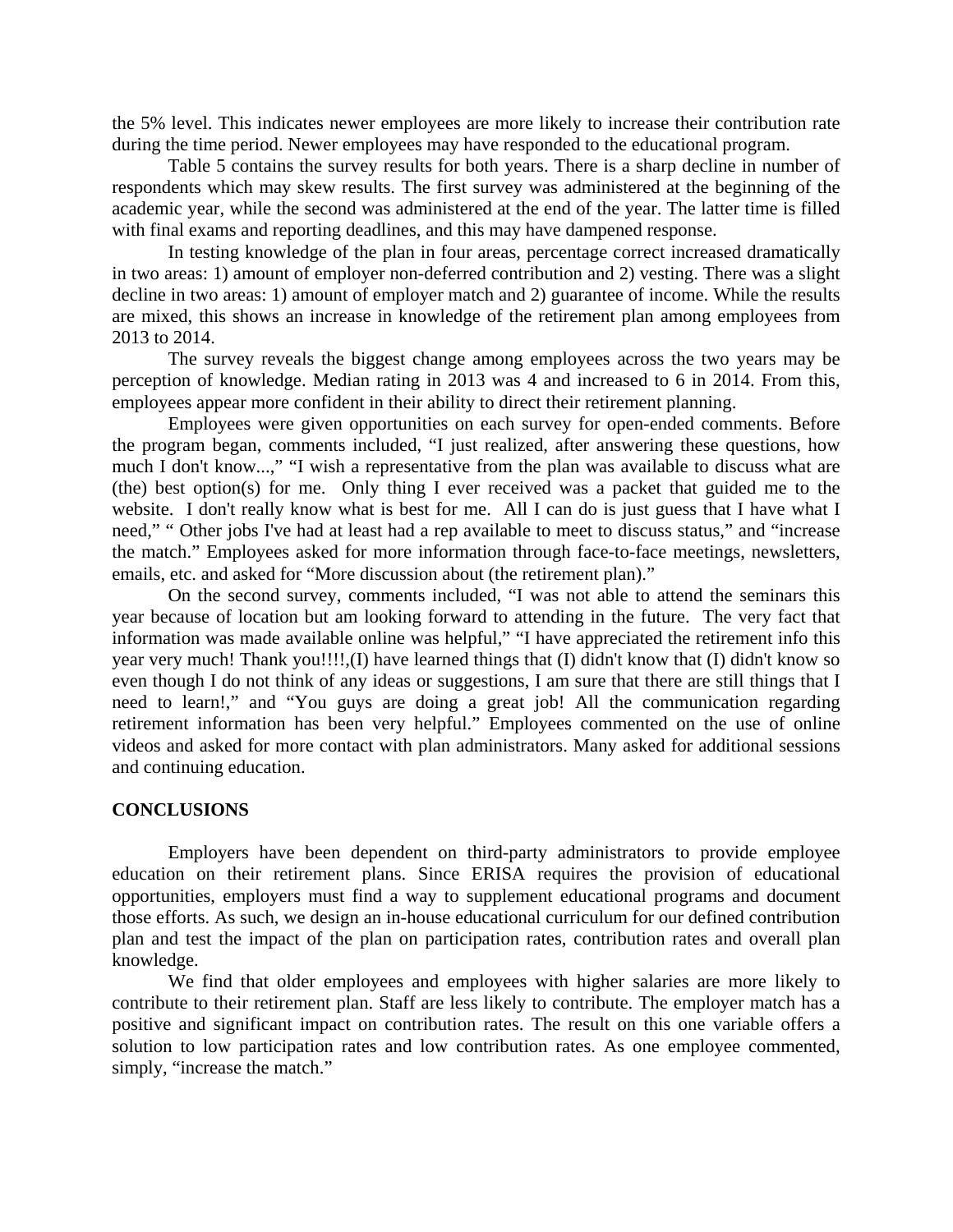After a year-long educational program targeting general financial literacy and retirement planning, we ask the question, ""What are the effects of employer-sponsored financial education on participants?" We find the participation rate increased by 2.21%, but the median contribution rate remains the same. Knowledge of the plan increased in two of four areas, and employees report an increase in perception of knowledge from 4 to 6.

When testing a regression where change in contribution rate is the dependent variable, we find newer employees more likely to increase their contribution rate. From employee comments, we see an appreciation for the educational offerings and requests for further education in this area.

 Our first attempt at financial education was called Retirement 101, and we have seen measurable changes in employee participation rates and knowledge. More than that, we note the change in perception among employees and have noted the improvement in the relationship between employer and employee when it comes to the retirement plan. In addition, the regression results indicate a change in plan design that improves the employer match may improve participation and contribution rates. Combining this with in-house financial education may produce the best results in employee savings and attitudes toward retirement planning.

We plan to offer Retirement 101 on an ongoing basis, with special efforts on educating new employees. We will continue to survey employees and monitor participation and contribution rates to see if repeated exposure makes a measurable difference in employee behavior.

Finally, we are gathering information on the cost to change the plan design to increase participation and contribution rates. Results of the regression and cost of design changes will be presented to the administration for consideration.

#### **REFERENCES**

Beck, T., 2010, Offering education in the workplace benefits both employees and employers, Employment Relations Today 37:2, 9-14.

Cotter, M., 2009, The big freeze: the next phase in the decline of defined benefit plans, Compensation and Benefits Review 41:44, 44-53.

Dulebohn, J. and Murray, B., 2007, Retirement savings behavior of higher education employees, Research in Higher Education 48:5, 545-582.

Hilgert, M., Hogarth, J., and Beverly, S., 2003, Household financial management: the connection between knowledge and behavior. Federal Reserve Bulletin 89:7, 7-21.

Lawton, R., 2013, Employee education policy statement can help set goals, Employee Benefit News 27:1, 36.

National Bureau of Economic Research, 2013, NBER: Education programs help with retirement, Managing 401(k) Plans 21:8, 12-13.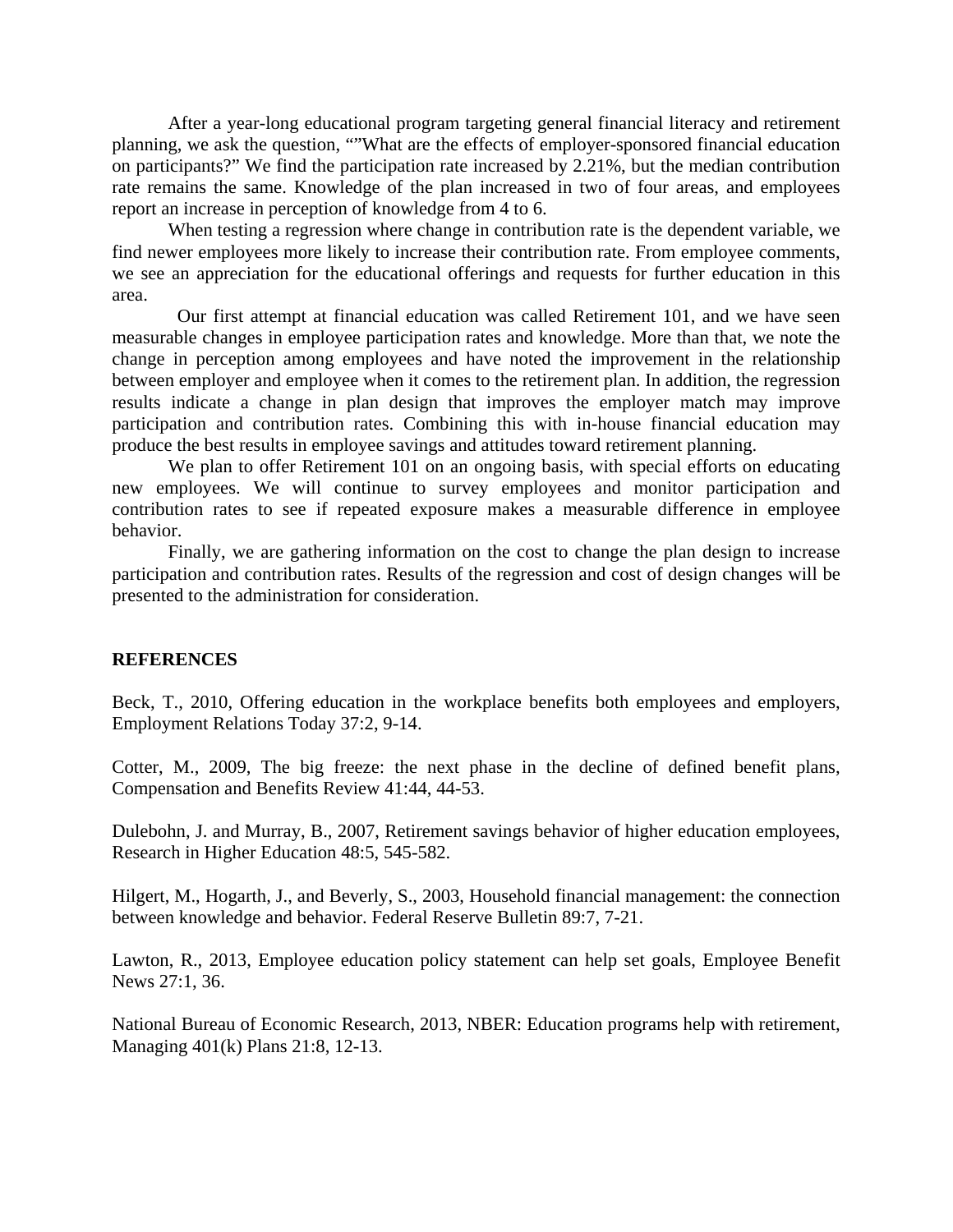Olsen, A. and Whitman, K., 2007, Effective retirement savings programs: Design features and financial education, Social Security Bulletin 67:3, 53-72.

Pfau, W. and Kariastanto, B., 2012, An international perspective on "safe" savings rates for retirement," Journal of Financial Service Professionals September, 2012, 62-71.

Purcell, P. and Whitman, D, 2007, Retirement savings: How much will workers have when they retire? Journal of Pension Planning & Compliance 33:2, 1-40.

The Vanguard Group, Inc., 2014, How America saves 2014, June, 2014.

Workman, J., 2012, Education best practices to boost retirement readiness, Benefits Quarterly 28:4, 11-15.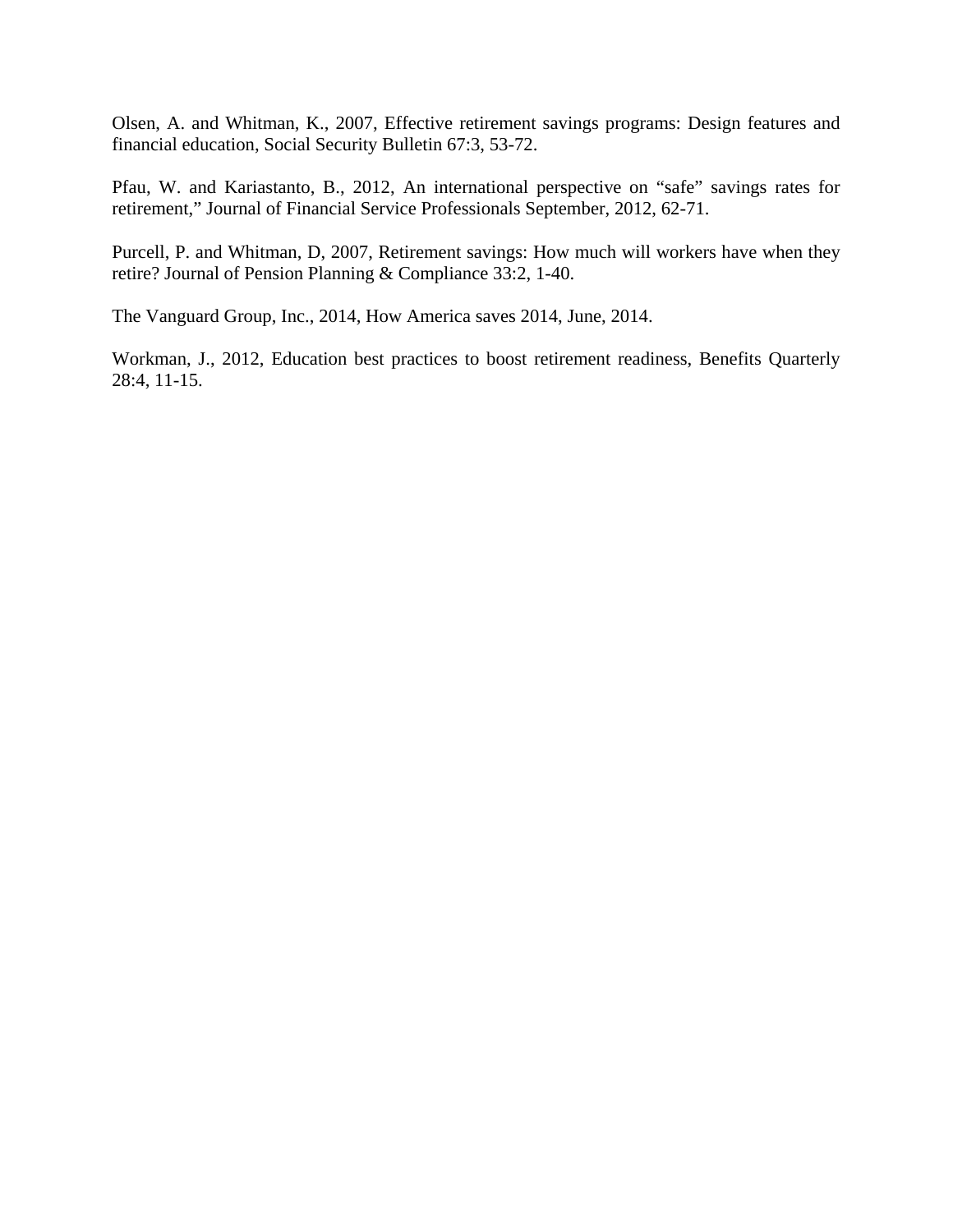#### TABLE 1 CONTRIBUTION RATES AND PARTICIPATION RATES FOR RETIREMENT PLAN FOR 2013 AND 2014.

Mean and median contribution rates for 2013 and 2014 are presented. Contribution rates for each year are broken down by quartiles. After ranking all employees by contribution rate, quartiles are set by dividing each year's total into four groups. Quartile 1 is the group with the lowest contribution rate. Mean and median rates are calculated on non-zero voluntary rates. Participation rate for each year is also shown.

|                                     | 2013   | 2014   |
|-------------------------------------|--------|--------|
|                                     |        |        |
| Quartile 1                          |        |        |
| Mean Rate                           | 1.74%  | 1.74%  |
| Median Rate                         | 2.00%  | 2.00%  |
| Quartile 2                          |        |        |
| Mean Rate                           | 4.16%  | 3.94%  |
| Median Rate                         | 4.00%  | 4.00%  |
| Quartile 3                          |        |        |
| Mean Rate                           | 8.42%  | 7.81%  |
| Median Rate                         | 8.00%  | 8.00%  |
| Quartile 4                          |        |        |
| Mean Rate                           | 21.69% | 21.09% |
| Median Rate                         | 20.00% | 18.00% |
|                                     |        |        |
| Mean Annual Contribution Rate       | 9.10%  | 8.56%  |
| Median Annual Contribution Rate     | 6.00%  | 6.00%  |
| <b>Total Number of Employees</b>    | 535    | 555    |
| <b>Total Number of Participants</b> | 125    | 143    |
| Participation Rate                  | 23.36% | 25.57% |
|                                     |        |        |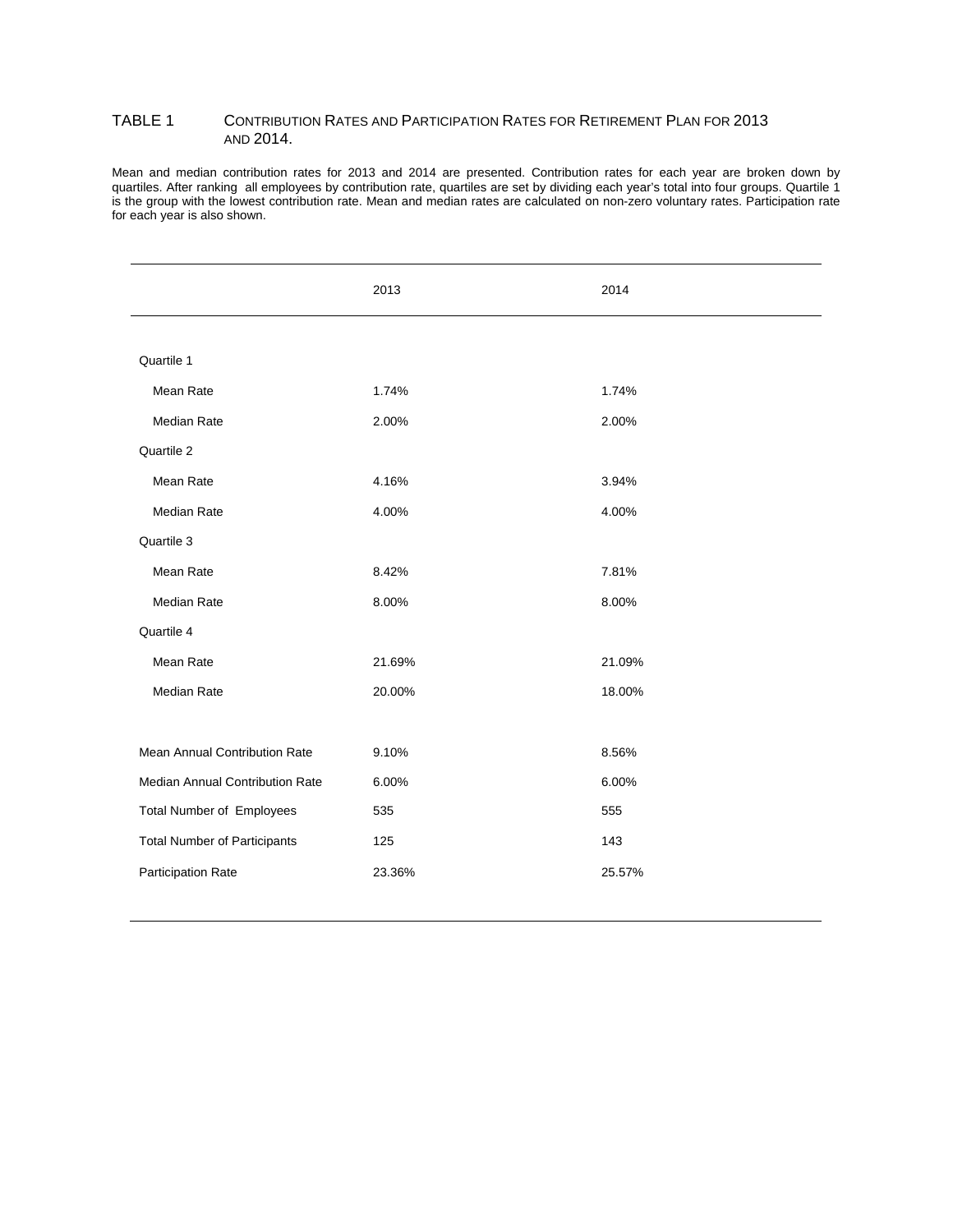#### TABLE 2 MEANS TESTING FOR RETIREMENT CONTRIBUTION RATES ACROSS TWO YEARS: 2013 AND 2014.

Contribution rates for each employee for the years 2013 and 2014 are tested for a difference in means. Difference in means for all employees for voluntary contributions is tested. Means and standard deviation for the entire population for each year is reported. Standard deviations are reported in parenthesis. Three methods of means testing are applied, with t-values and probabilities reported for each.is for each variable.

| Year                          |          |                 |
|-------------------------------|----------|-----------------|
|                               |          |                 |
| 2013                          |          |                 |
| <b>Mean Contribution Rate</b> | 2.1973%  |                 |
| <b>Standard Deviation</b>     | (5.8593) |                 |
| Minimum Cont. Rate            | 0.00%    |                 |
| Maximum Cont. Rate            | 48.00%   |                 |
|                               |          |                 |
| 2014                          |          |                 |
| <b>Mean Contribution Rate</b> | 2.3205%  |                 |
| <b>Standard Deviation</b>     | (6.2637) |                 |
| Minimum Cont. Rate            | 0.00%    |                 |
| Maximum Cont. Rate            | 68.00%   |                 |
|                               |          |                 |
| Difference of Means Test      | t Value  | Probability > t |
| Satterthwaite                 | $-0.32$  | 0.7453          |
| Number of Observations        | 511      |                 |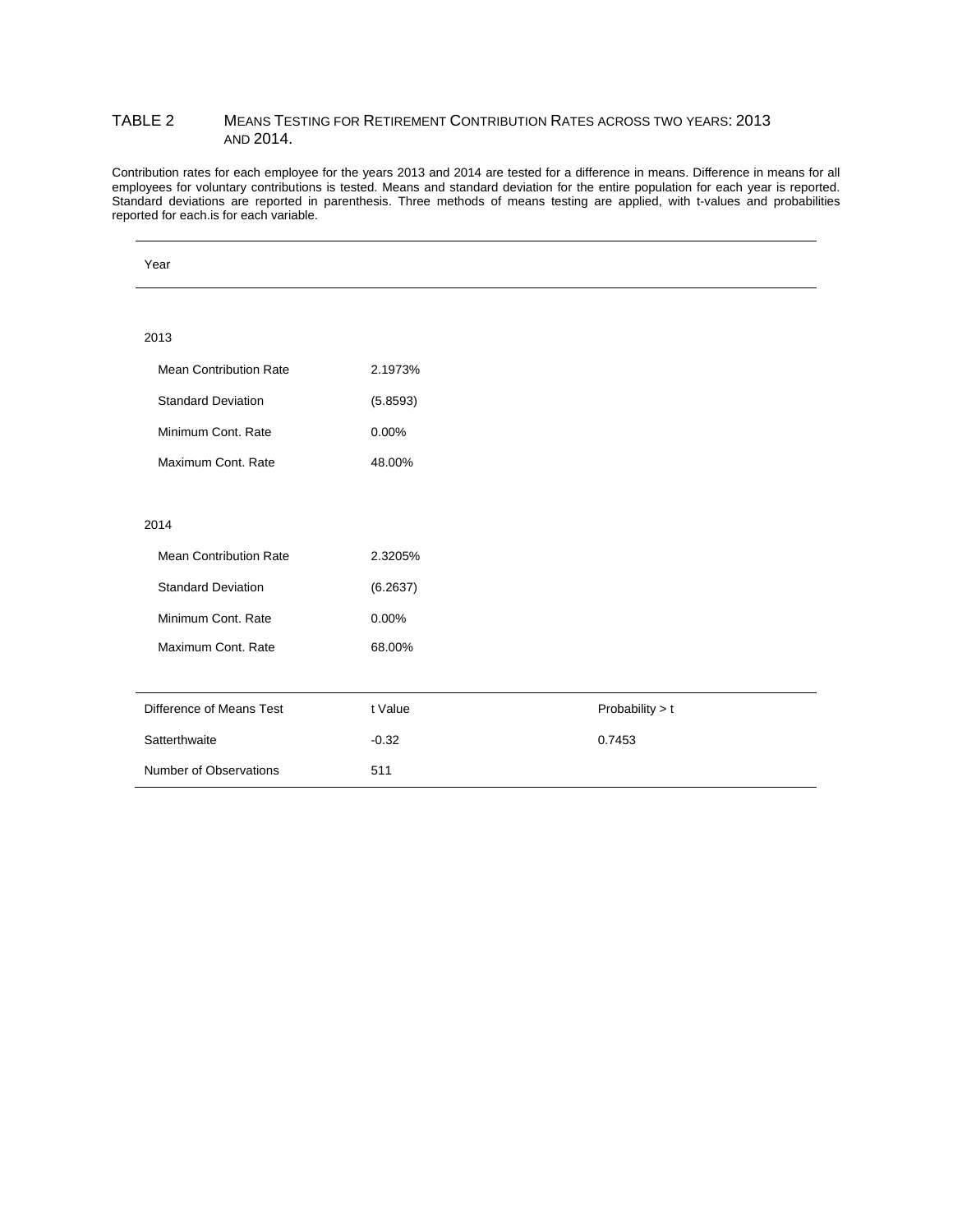## TABLE 3 SUMMARY STATISTICS OF DATA USED IN REGRESSIONS

Summary statistics for all observations are presented below by year. The number of observations along with mean values for age, term of service, salary, and voluntary match are presented. Change in participation rate from 2013 to 2014 is listed with the 2014 variable. The mean value for the binary variable for faculty versus staff is also presented. Standard deviation, minimum and maximum values are presented for each variable.

| Variable                      | Number | Mean      | Std. Dev. | Minimum   | Maximum      |
|-------------------------------|--------|-----------|-----------|-----------|--------------|
|                               |        |           |           |           |              |
| 2013:                         |        |           |           |           |              |
| Age                           | 511    | 47.88     | 12.8263   | 22.00     | 74.00        |
| Term of Service               | 511    | 9.77      | 9.59      | 0.00      | 43.70        |
| Salary                        | 511    | 51,846.58 | 30,988.65 | 0.00      | 237,504.00   |
| <b>Voluntary Contribution</b> | 511    | 1.0720    | 0.7864    | 0.0667    | 4.1695       |
| Faculty versus Staff          | 511    | 0.5969    | 0.4910    | $\pmb{0}$ | 1            |
|                               |        |           |           |           |              |
| 2014:                         |        |           |           |           |              |
| Age                           | 511    | 48.88     | 12.8263   | 23.00     | 75.00        |
| Term of Service               | 511    | 10.85     | 9.59      | 1.0833    | 44.7833      |
| Salary                        | 511    | 49,700.34 | 31,575.23 | 2000.00   | 277,504.00   |
| <b>Voluntary Contribution</b> | 511    | 2.3205    | 6.2637    | 0.00      | 68.00        |
| Faculty versus Staff          | 511    | 0.5969    | 0.4910    | 0         | $\mathbf{1}$ |
| Change in Participation       | 511    | 0.1233    | 4.1584    | $-31.00$  | 68.00        |
|                               |        |           |           |           |              |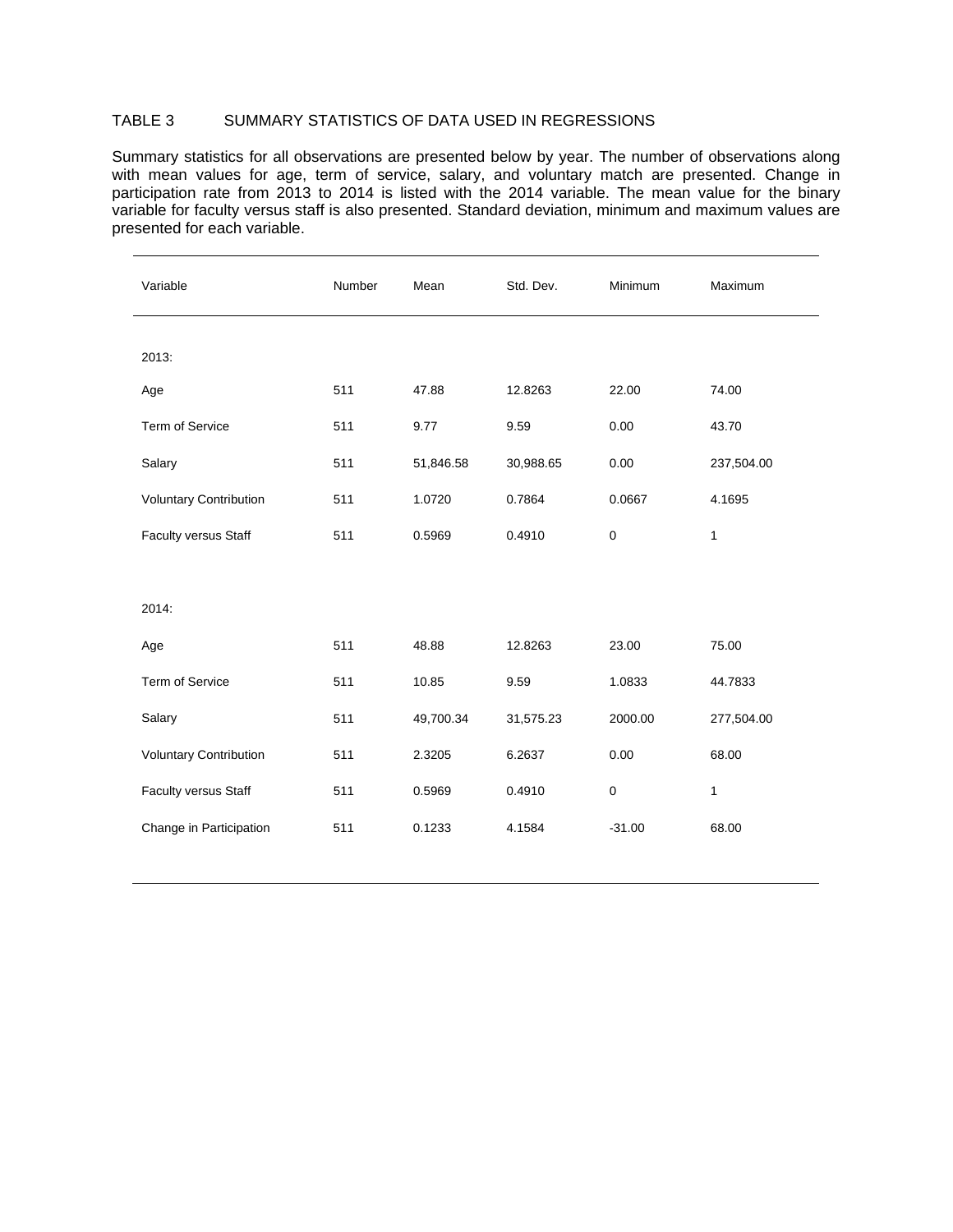## TABLE 4 REGRESSION RESULTS FOR 2013 AND 2014

This table presents multivariate regression results for the regression model for each year where the dependent variable is the contribution rate of the employee. Multivariate regression results where the dependent variable is the change in contribution rate from 2013 to 2014 are also presented. t-values are are reported in parentheses. Statistical significance is displayed by the use of one (10 percent), two (5 percent), or three (1 percent) stars.

|                        | 2013<br>Model 1 | 2014<br>Model 1 | 2013 to 2014<br>Model 2 |
|------------------------|-----------------|-----------------|-------------------------|
| Intercept              | $-2.77031***$   | $-2.94426***$   | $-0.25189$              |
|                        | $(-2.35)$       | $(-2.32)$       | $(-0.29)$               |
| Age                    | 0.08650***      | 0.09987***      | 0.00926                 |
|                        | (3.70)          | (3.89)          | (0.52)                  |
| <b>Term of Service</b> | $-0.07932*$     | 0.03737         | $-0.05534**$            |
|                        | $(-1.89)$       | $(-1.40)$       | $(-2.13)$               |
| Salary                 | 0.00002176**    | 0.0000879***    | 0.00000611              |
|                        | (2.50)          | (3.35)          | (1.03)                  |
| <b>Voluntary Match</b> | 1.19959***      | 0.60989**       | 0.11062                 |
|                        | (3.72)          | (2.10)          | (0.55)                  |
| Staff                  | $-1.10389**$    | $-1.59330***$   | 0.21938                 |
|                        | $(-2.09)$       | $(-2.70)$       | (0.54)                  |

| Observations             | 511    | 511    | 511    |
|--------------------------|--------|--------|--------|
| <b>F-Statistic</b>       | 16.61  | 10.96  | 1.22   |
| R-Square                 | 0.1413 | 0.0979 | 0.0119 |
| <b>Adjusted R-Square</b> | 0.1328 | 0.0890 | 0.0021 |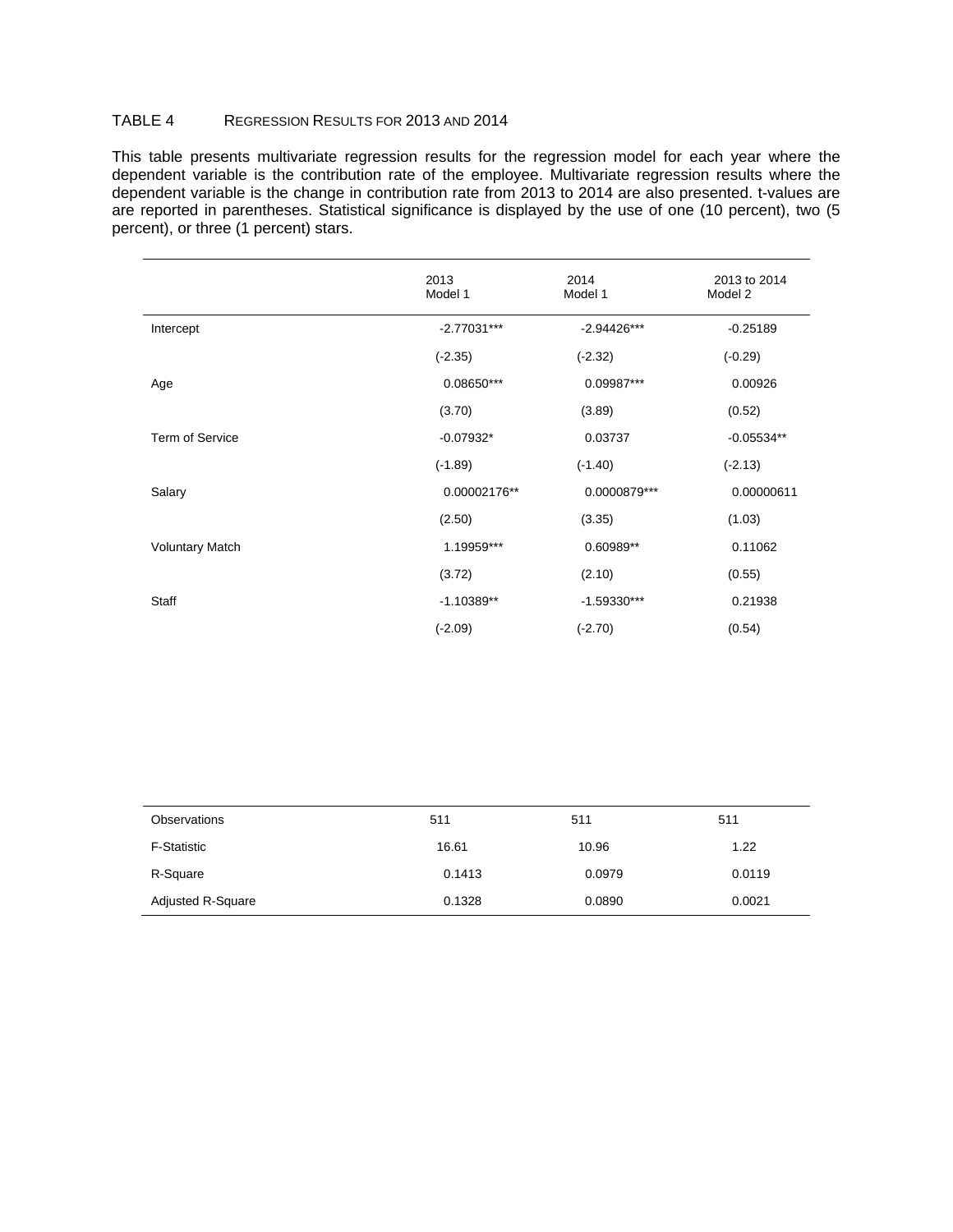## TABLE 5 PRE AND POST EDUCATION SURVEY RESULTS FOR 2013 AND 2014

This table presents results of the pre and post surveys taken to test knowledge of the retirement plan. Four questions test general knowledge of the plan. Percentage correct for each is given. A fifth question tests participant perception of knowledge of the plan. Respondents were asked to rate their knowledge of the plan on a scale from 1 to 10. Mean and median ratings are presented.

| Question                             | Percentage Correct |                |  |
|--------------------------------------|--------------------|----------------|--|
|                                      |                    |                |  |
| Knowledge of the Plan:               | Pre-education      | Post-education |  |
| Employer non-deferred contribution   | 51.94%             | 69.09%         |  |
| Employer match                       | 44.66%             | 38.18%         |  |
| Vesting                              | 44.17%             | 72.73%         |  |
| Guarantee of Income                  | 52.91%             | 47.27%         |  |
| Perception of Knowledge of the Plan: |                    |                |  |
| Self-rating                          |                    |                |  |
| Mean                                 | 4.248              | 5.000          |  |
| Median                               | 4.000              | 6.000          |  |
| Number of Respondents                | 206                | 55             |  |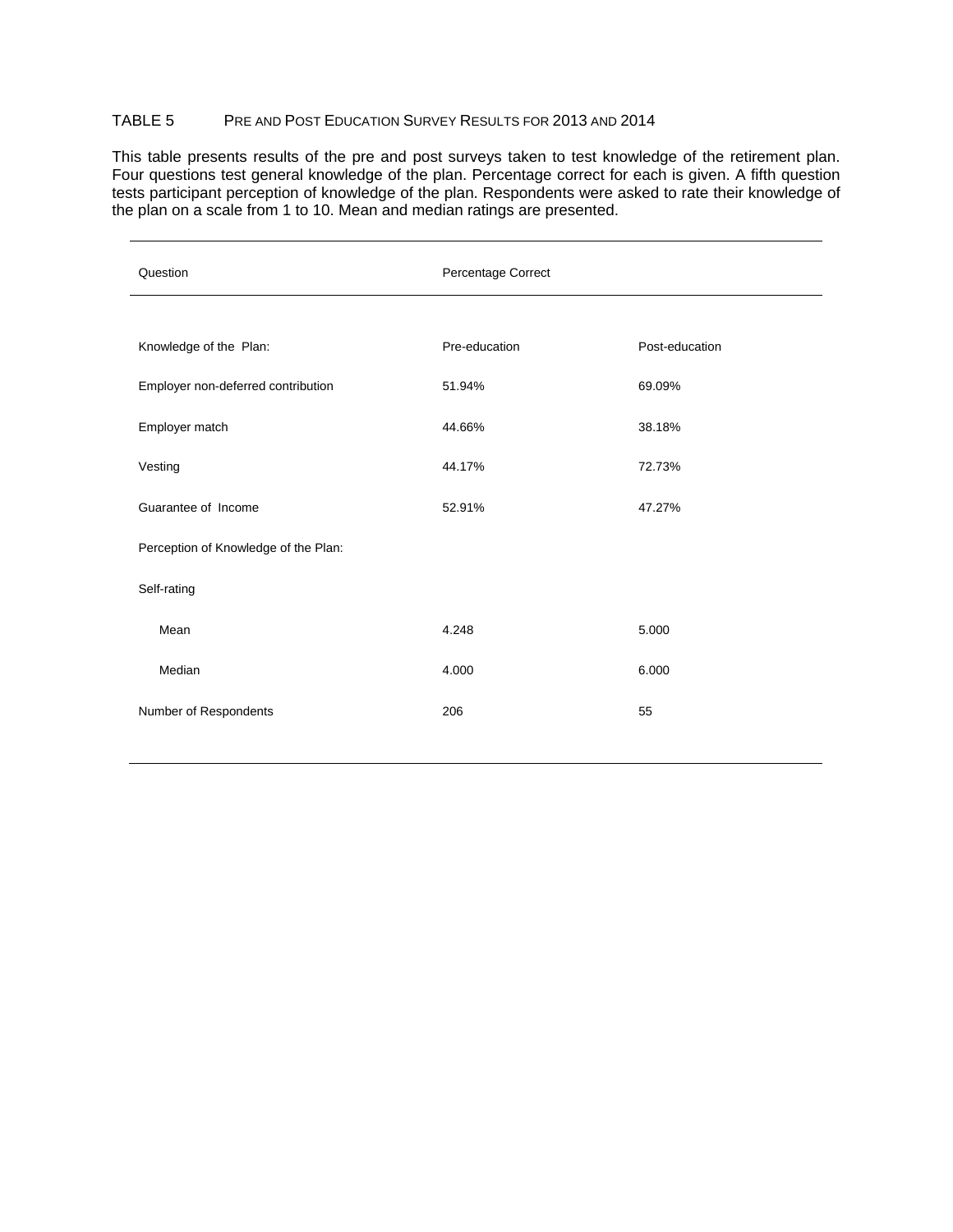#### APPENDIX A SURVEY QUESTIONS FOR 2013 AND 2014

Below is the entire set of questions for the survey. This survey was administered before the retirement education took place and again at the end of the education program.

- 1. Are you Staff or Faculty?
- 2. What is your age? Respondents were given decades long range from which to choose.
- 3. How long have you been at MC? Respondents were asked to choose between less than 5 years, 5-10 years, 10 to 20 years, and more than 20 years.
- 4. When is your estimated retirement date? Respondents were given the options of less than 5 years, within 10 years, within 20 years, and longer than 20 years.
- 5. Based on a scale of 1 to 10, rate your knowledge of the MC retirement plan.
- 6. How often you visit the plan website? Respondents were asked to choose between never, rarely, a few times a year, a few times a quarter, and every day.
- 7. True or False. The current MC retirement plan will pay me a guaranteed monthly amount when I retire. Answer: False
- 8. What percentage does MC contribute to your retirement whether or not you personally contribute to the plan? Answer: 7%
- 9. The match provided by MC is dependent on years of service and contribution amount. What is the maximum percentage match that MC will contribute to a retirement plan? Answer: 3%
- 10. How much is currently being deducted from your paycheck to contribute to the MC retirement plan?
- 11. When was the last time you checked the beneficiaries of your plan? Respondents were asked to choose between never, last month, last year, within the last 5 years.
- 12. How many years must you work at MC before the balance in your account is fully yours? Answer: 5 years
- 13. How can we help you prepare for retirement? Do you have any ideas or suggestions to improve retirement education, the retirement website, retirement forms, etc?